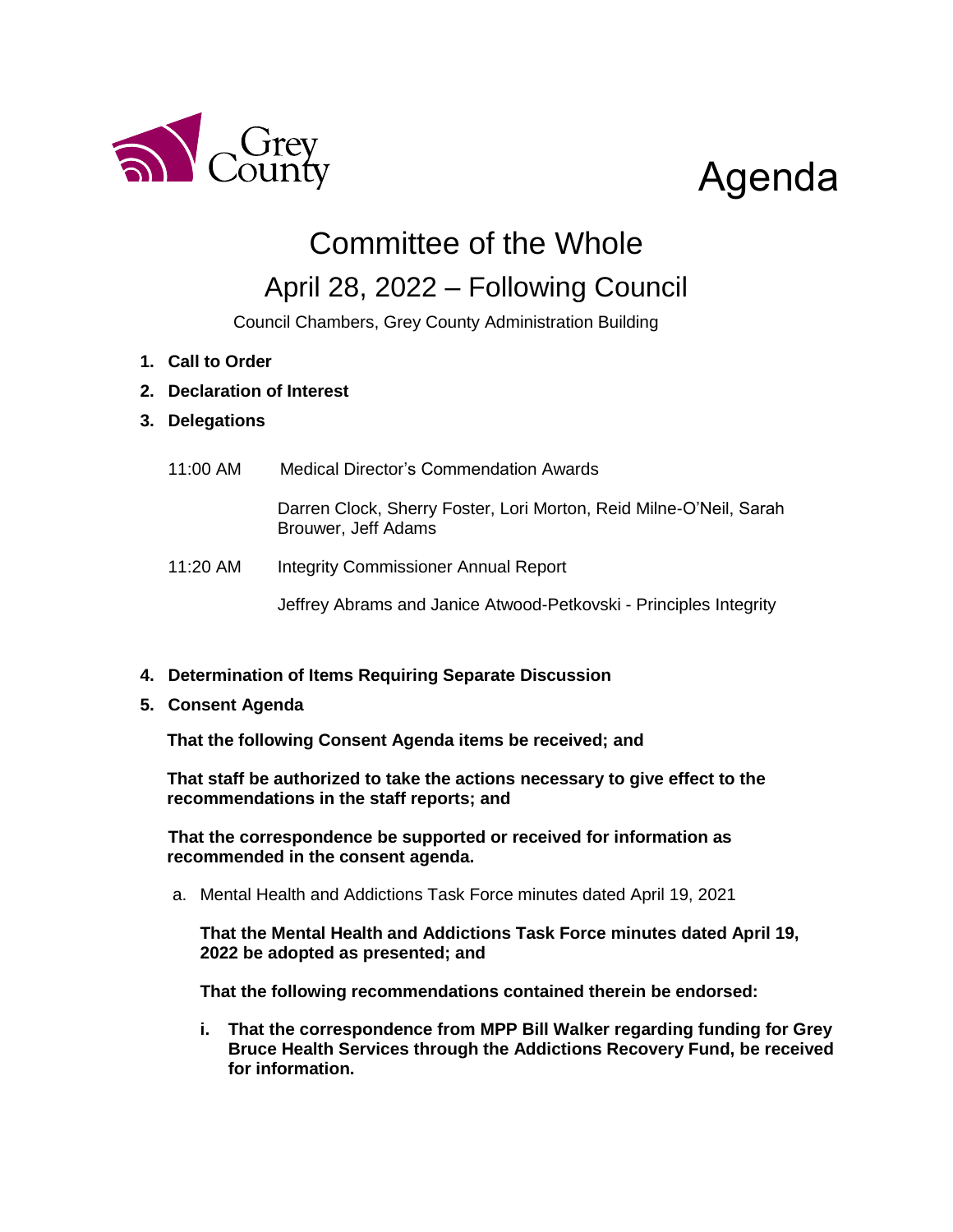**ii. Whereas mental health challenges can occur early in life, with children often not having the understanding about what mental health is, supports available, and how to manage mental health in their daily lives; and**

**Whereas building resilience early in life is an important aspect of promoting mental well-being; and**

**Whereas there is strong evidence of the importance of focused education on mental health to target children to build resilience at this age group including identification, prevention, intervention and supports;**

**Now Therefore Be It Resolved That the Mental Health and Addiction Task Force, on behalf of Grey County Council request that the Minister of Education implement a mental health education curriculum beginning in primary school to provide children with the necessary tools to support ongoing resilience and mental wellness; and**

**That this resolution be forwarded to all Grey County municipalities for support; and**

**That, due to the timing of the upcoming provincial election, this resolution be forwarded to the Minister of Education, and copied to the Minister of Mental Health and MPP's Bill Walker and Jim Wilson ahead of Council approval in accordance with Section 25.6 (b) of the County's Procedural Bylaw.** 

b. HDR-CW-08-22 Declaration of Surplus Land

**That Report HDR-CW-08-22 regarding the declaration of the Westmount property as surplus land be received; and**

**That the Westmount property described as LT 22 PL444; OWEN SOUND PIN 37049-0043**, **Geographic City of Owen Sound and Westmount property described as LT 47 PL444: OWEN SOUND PIN 37049-0068, be declared surplus; and**

**That the land be valued based on the market evaluation provided by an independent realtor; and**

**That the Clerk be directed to provide notice of Council's intent to sell the property to the qualified tenant in accordance with the Sale of Land Procedure.** 

c. PDR-CW-15-22 Blue Meadows Information Report

**That Report PDR-CW-15-22 regarding an overview of plan of subdivision application 42T-2022-02 on lands described as Part of Lots 40 – 44 southwest side of Arthur Street, all of Lots 40 – 44 northeast side of Louisa Street, all of Park Lots 11 & 12 southwest side of Louisa Street, Part of Park Lots 11 & 12**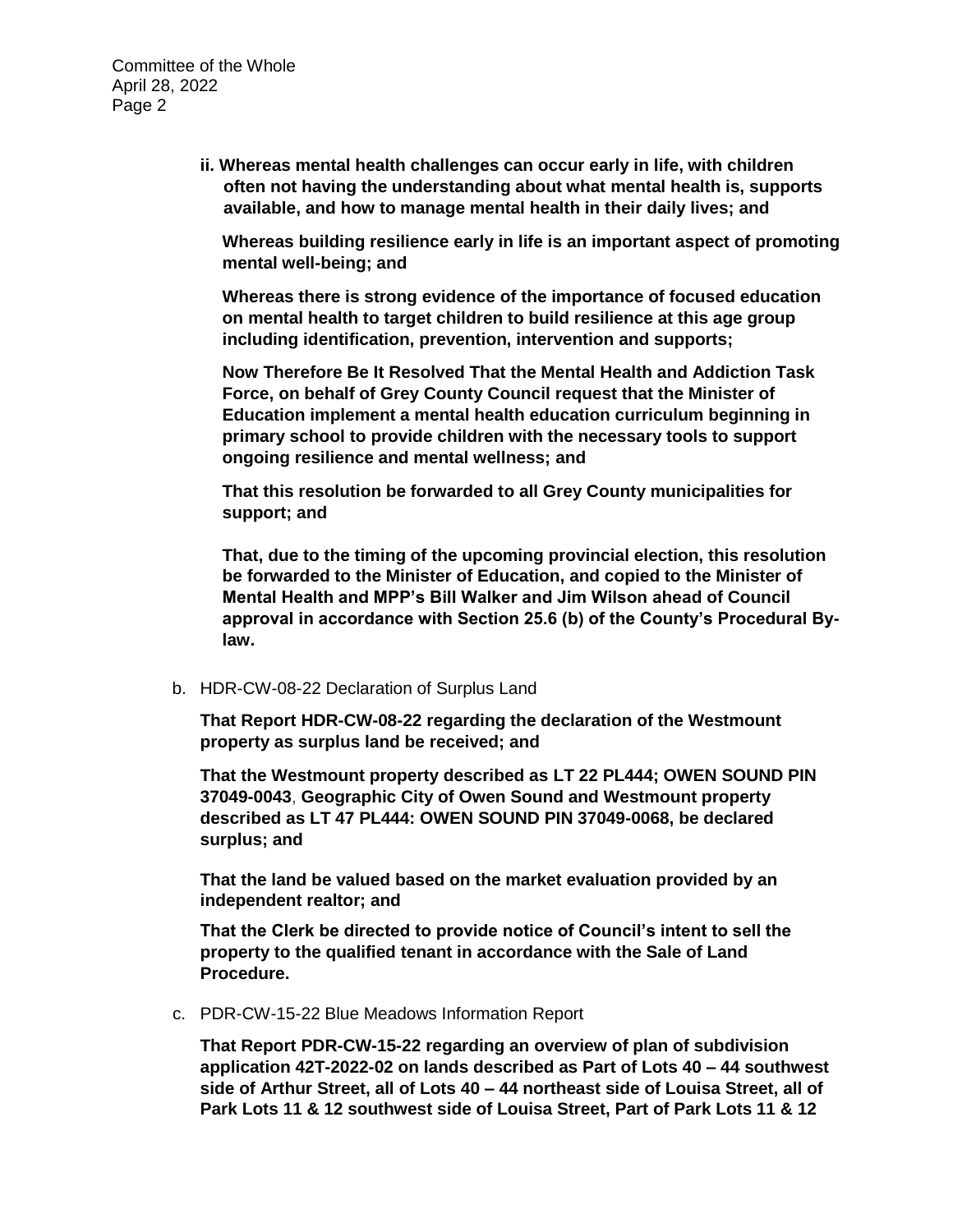**northeast side of Alice Street, and Part of Louisa Street, geographic Town of Thornbury, now in the Town of The Blue Mountains, be received for information.** 

d. PDR-CW-16-22 Hutten Merit Report OPA 14

**That Report PDR-CW-16-22 regarding a proposed County Official Plan Amendment be received; and**

**That the proposal proceeds to a Public Meeting to consider an amendment to the County of Grey Official Plan to re-designate a portion of the lands from the 'Rural' designation to the 'Space Extensive Commercial and Industrial - Site Specific' designation to allow for the establishment of a Landscaping Business on lands legally described as Part Lot 16, Concession 5, Registered Plan 16R10169 Part 3 (geographic Township of Derby), now the Township of Georgian Bluffs, provided the Township is prepared to hold a joint public meeting in consideration of the necessary zoning amendment requirements.** 

e. TR-CW-13-22 Tender Award Grey Road 27 (Durham)

**That Report TR-CW-13-22 containing the tender results for Municipality of West Grey Contract No. 22-10119-00 be received; and**

**That SMRS Construction be awarded the Grey County portion of the tender for a total amount of \$1,017,490.99 (excluding HST).**

f. TR-CW-14-22 Tender Award Grey Road 15 (East Bayshore Road, City of Owen Sound)

**That Report TR-CW-14-22 being a report containing the tender results for City of Owen Sound Contract RFT-22-021 be received; and**

**That MacDonnell Excavating Limited be awarded the Grey County portion of the tender for a total amount of \$2,517,274.60 (net HST) which includes contingency allowance.**

g. TR-CW-15-22 Capital Equipment Purchase Prior to 2023 Budget Approval

**That Report TR-CW-15-22 be received; and**

**That staff be authorized to issue the tender for two tandem trucks prior to 2023 budget approval due to delivery time;**

**That staff be authorized to issue the tender for two electric half ton trucks prior to 2023 budget approval due to lack of mass availability.**

**6. Items For Direction and Discussion**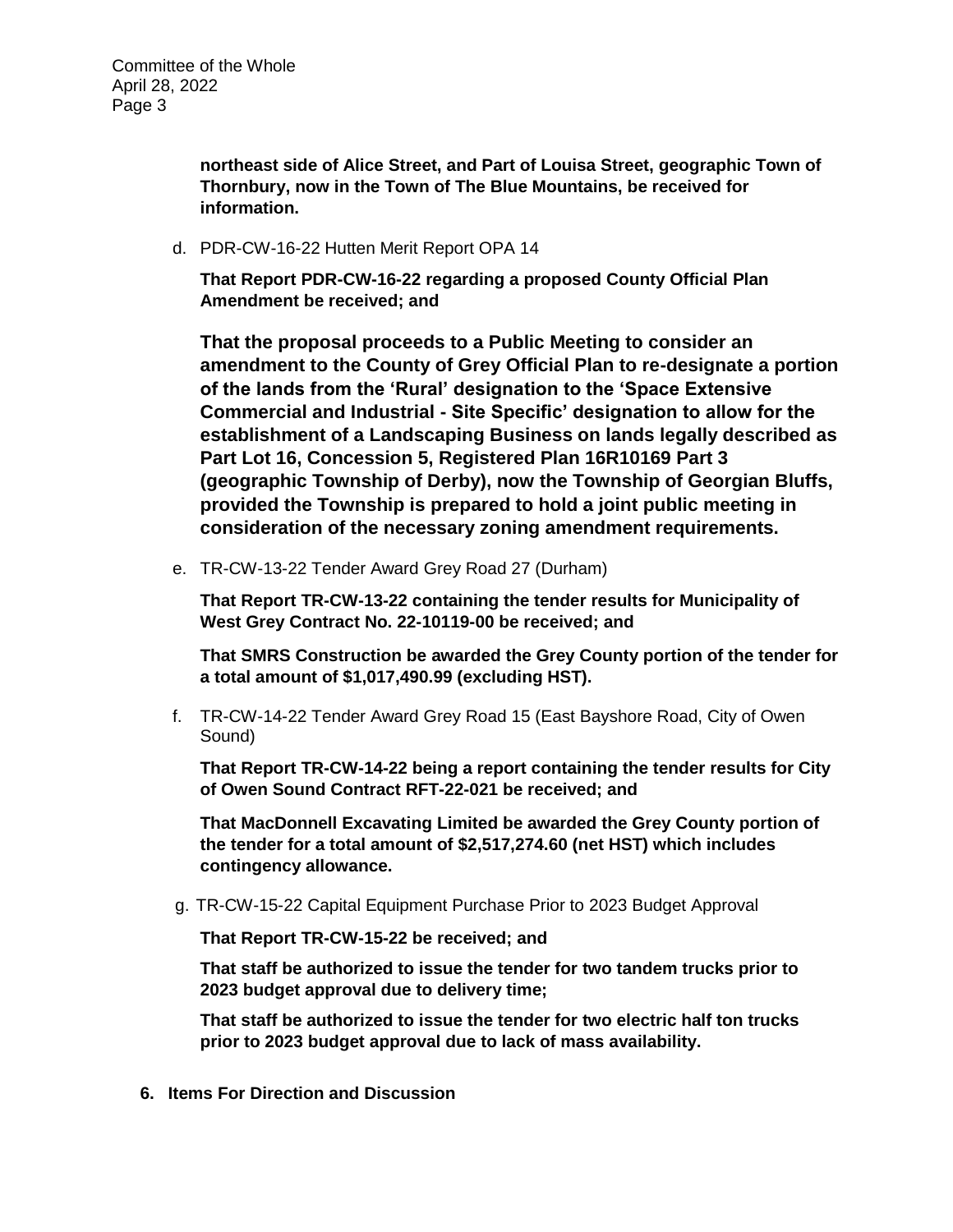a. PDR-CW-14-22 CP Rail Trail Maintenance

**That Report PDR-CW-14-22 containing existing and future rail trail funding challenges and maintenance expenses be received; and**

**That staff be directed to explore additional funding options for rail trail maintenance efforts; and** 

**That staff be directed to review whether the rail trail is perceived as a safe recreational asset for non-motorized users, ensuring equitable access (i.e., cyclists, pedestrians, equestrians); and**

**That staff be directed to further promote this trail as a Grey County tourism amenity and look at ways to enhance awareness and overall use; and** 

**That staff be directed to complete further data collection related to trail ridership (i.e., how many pedestrians, cyclists, ATVs, etc.).** 

b. FR-CW-09-22 2022 Tax Policy

**That Report FR-CW-09-22 regarding 2022 property tax policy be received; and**

**That County Council adopt the same tax ratios and subclass tax reductions that applied in 2021 for 2022 taxation; and**

**That the necessary By-laws be drafted for Council's consideration and approval**

c. HDR-CW-09-22 Social Services Relief Fund Phase 5

**That Report HDR-CW-09-22 be received; and**

**That the additional \$878,000 in unbudgeted Social Services Relief Fund Phase 5 funds be approved for use in 2022, including grants to be made to outside organizations, in accordance with the SSRF Phase 5 program guidelines.**

d. TR-CW-16-22 Installation of Fibre Conduit and County Road Works

**That Report TR-CW-16-22 being a report providing an update on the possibility of installing fibre conduit within County Road allowances as part of County Road works be received; and**

**That this report be circulated to member municipalities for their information.**

#### **7. Closed Meeting Matters**

**That Committee of the Whole does now go into closed session pursuant to Section 239 (2) of the Municipal Act, 2001 as amended, to discuss:**